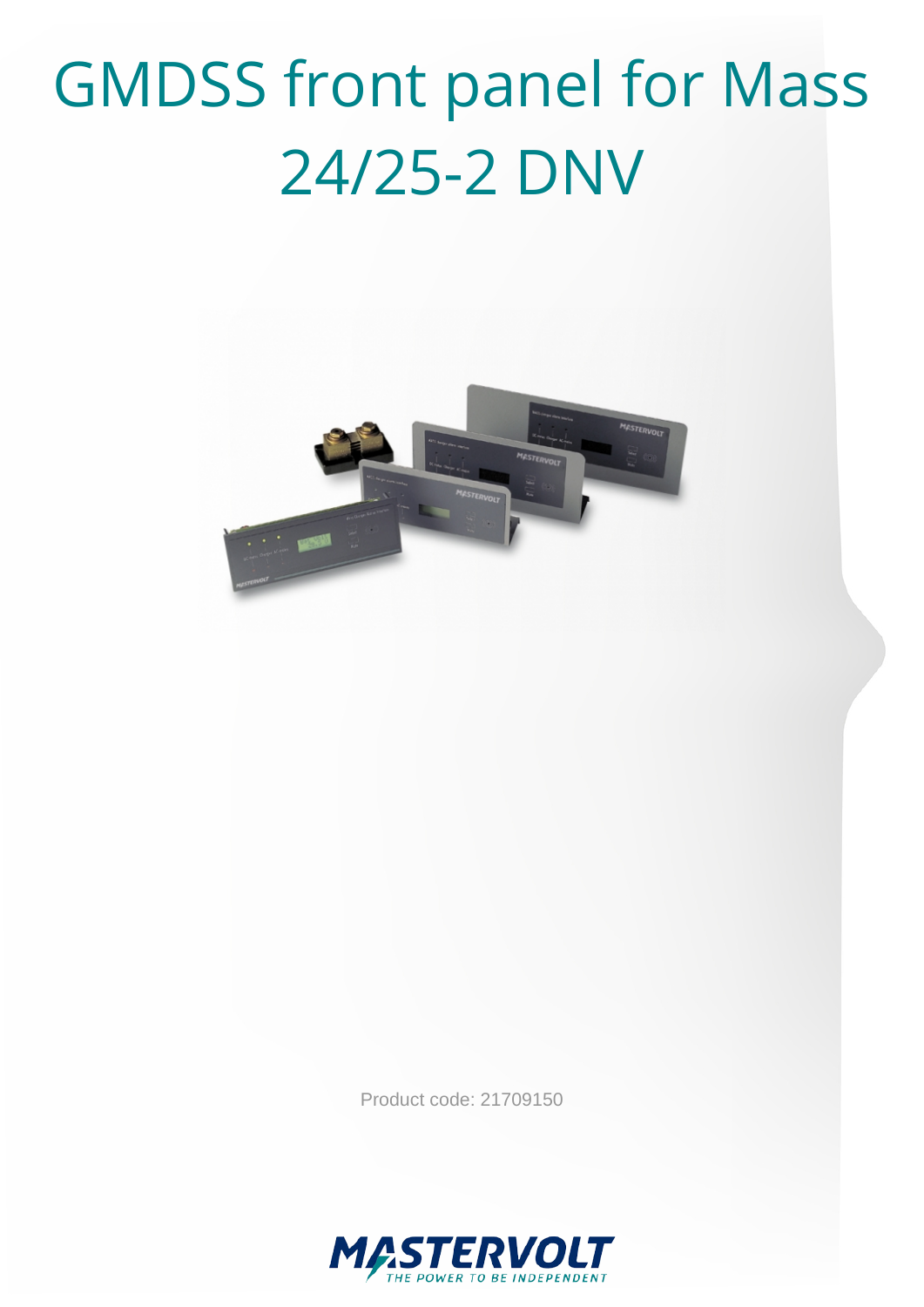Digital Volt and Ampere meter for Mass 24/25-2 DNV, in front panel.

Professional users will benefit from a front display with GMDSS alarm functions.

GMDSS stands for Global Maritime Distress and Safety System, an internationally agreed-upon set of safety procedures, types of equipment, and communication protocols that is a requirement for the SOLAS (Safety Of Life At Sea) convention and uses DSC and satellite communication.

Battery voltage and current are displayed on the digital panel.